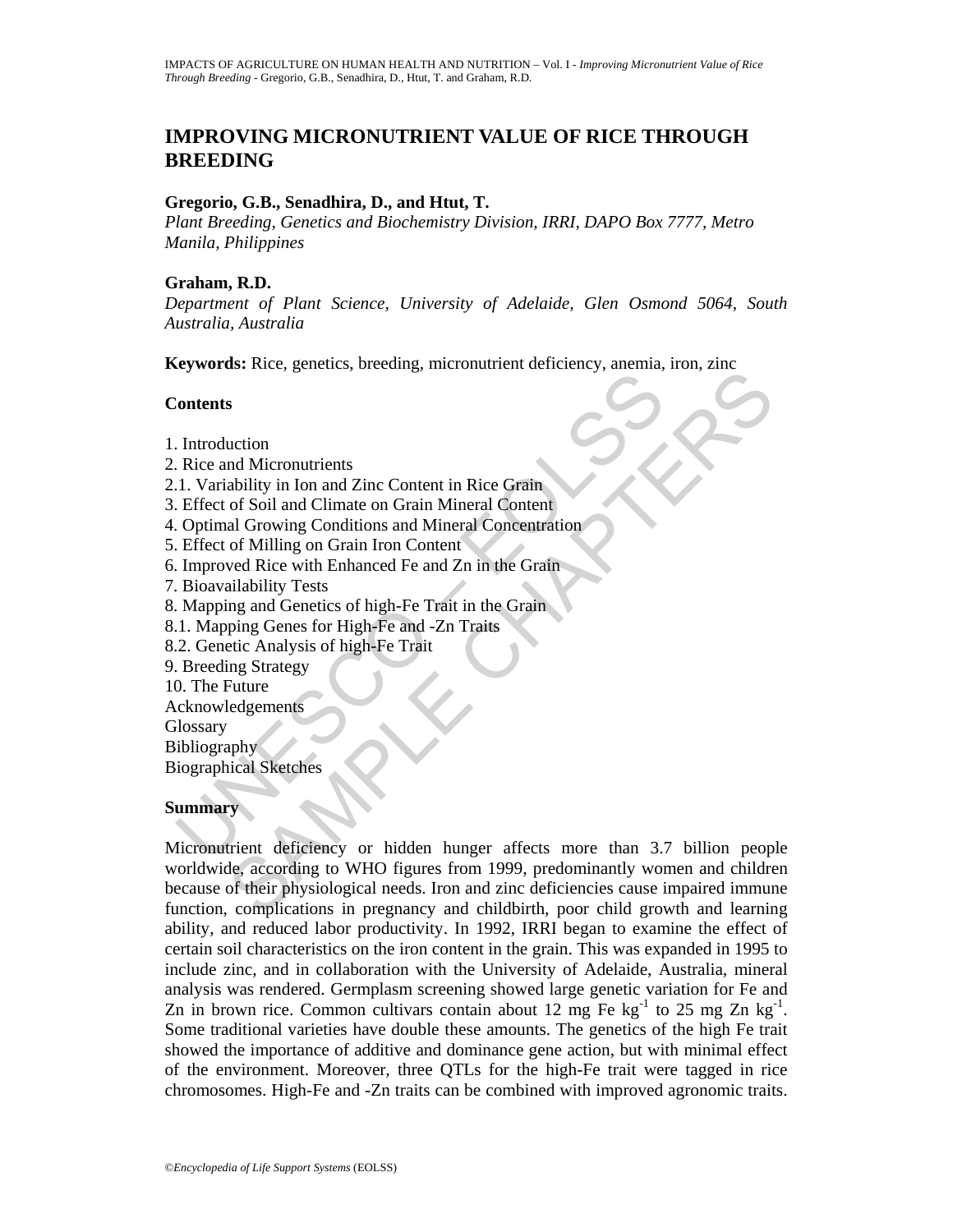IRRI identified improved rice with high yielding ability and high concentrations of iron and zinc in the grain. Due to the high consumption of rice in developing countries, the extra iron and zinc would have meaningful impact on human nutrition and health.

# **1. Introduction**

High-yielding varieties of rice, wheat, maize, and other food staples are now grown widely in developing countries. Over the past three decades, cereal production has grown faster than demand. As a result, lower food prices and higher farm incomes have contributed to reduced protein-energy malnutrition (PEM) among the poor. Food staples are inexpensive sources of calories and protein, but are poor sources of essential vitamins and minerals.

Mineral and vitamin deficiencies, now known as hidden hunger, affect a far greater number of people in the world than PEM. Nutritional anemia, mostly due to low iron intake, is widespread among developing countries. Low dietary intake and bioavailability of iron, blood loss due to parasites, and unmet demand associated with rapid growth and pregnancy lead to iron deficiency.

WHO estimates that nearly 3.7 billion people are iron-deficient and that the problem is severe enough to cause anemia in 2 billion people. Of this figure, 40% are non-pregnant women, while 50% are pregnant. An estimated 58% of pregnant women in developing countries with anemia will give birth to infants with low birth weight and depleted iron stores. The WHO also estimates that 31% of children under five years of age are suffering from iron deficiency anemia or IDA.

lineral and vitamin deficiencies, now known as hidden hunger, affumber of people in the world than PEM. Nutritional anemia, mostly unktake, is widespread among developing countries. Low dietioavailability of iron, blood lo In general, iron deficiency and anemia have profound negative effects on human health and development, including limited learning capacity during childhood, impaired immune function, and reduced labor productivity. More evidence has shown that iron deficiency leads to complications during pregnancy and childbirth, such as lower birth weight among infants, poor growth in childhood, higher incidence of diarrhea, and morbidity.

and vitamin deficiencies, now known as hidden hunger, affect a far great<br>of people in the world than PEM. Nutritional anemia, mostly due to low iro<br>is widespread among developing countries. Low dietary intake an<br>bility of Producing enough food to maintain the worlds population is not enough. Even if energy requirements are met, billions of undernourished, poor people will continue to live in poor health, with low productivity and an inferior quality of life. Nutritious foods that meet minimum daily nutritional requirements must be produced and made available to the population. Supplementation, fortification, and education have been successful in reducing iodine deficiency and such intervention programs must be continued and extended to the iron deficiency problem. For other micronutrients, such programs are expensive, and unlikely to reach all of those at risk. Another strategy in alleviating irondeficiency anemia is reducing etiological factors, such as parasites. More important is improving dietary intake by balancing cereal-based diets with vegetables and animal products. However, vegetables and animal products are expensive, seasonal, subject to spoilage, and difficult to store and transport. Availability of these food items in some countries is not even one-fourth of the daily requirements of the population. Thus, there is a need to develop low-cost, long-term solutions to improving the nutritional quality of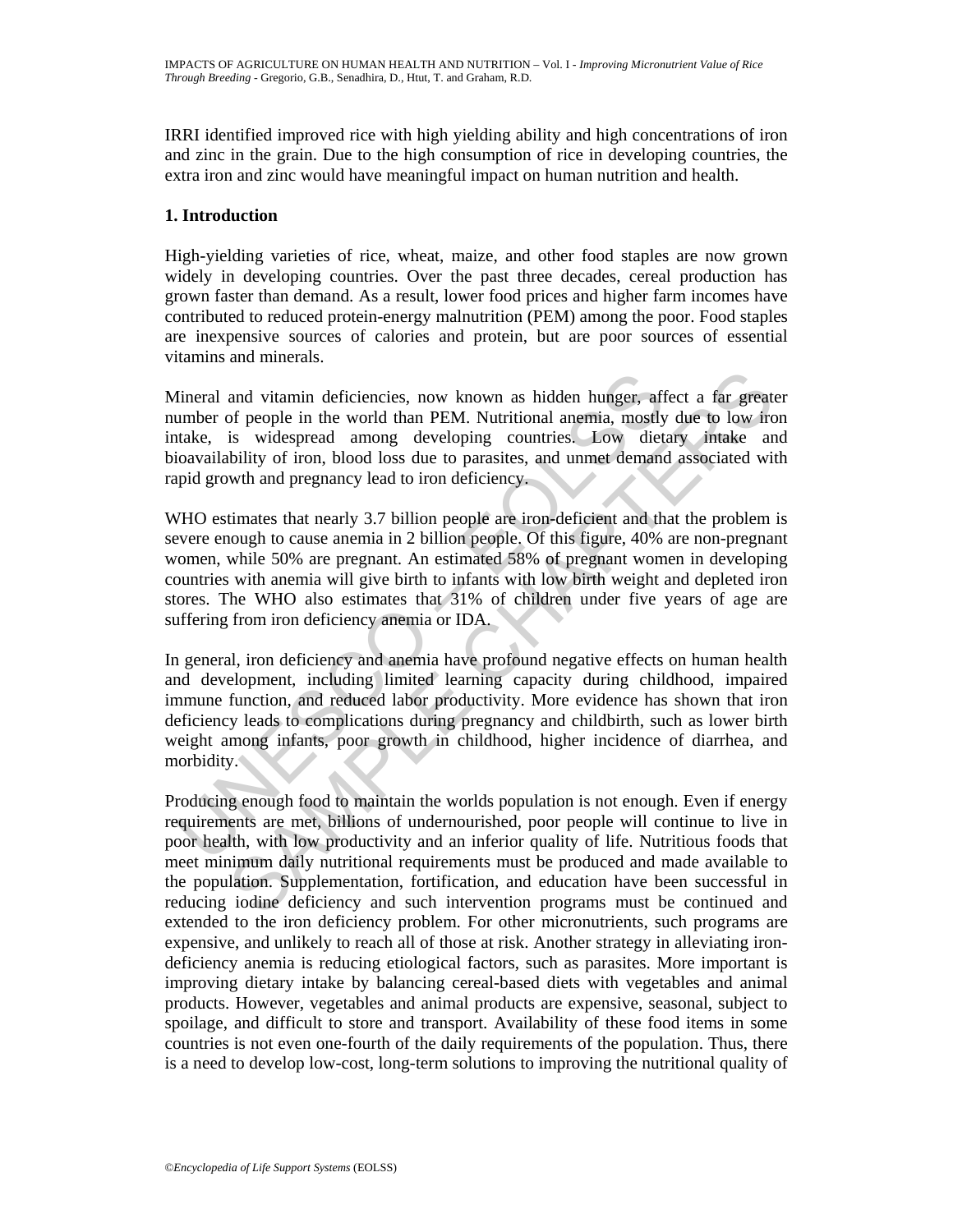food staples to complement existing interventions. This need can be met by the improvement of nutritional quality of food staples.

The nutritional quality of crops can be improved by breeding. The philosophy of breeding for nutritional improvement has been developed and is well perceived. However, an important requirement is that the improved varieties with nutritional characteristics must meet farmers' agronomic criteria. In the case of increasing micronutrients, such as iron and zinc in the grain, improvement of both nutritional characters and agronomic criteria should be concurrent. High micronutrient content in the seed will certainly possess a significant advantage of rapid crop establishment, especially in nutrient deficient soil. It is reported that the seed is the main mineral nutrient source for the seedlings and that the seed-iron content is high in plants adapted to soils, which are low in available iron.

# **2. Rice and Micronutrients**

Rice is the staple food of 2.4 billion people in developing countries. Over the past three decades, the number of rice consumers has increased by 70%. At the same time, rice production nearly doubled, contributing to a substantial increase in rice consumption and caloric intake per capita, particularly in Asia. Half of the world's rice production is consumed where it is grown - in resource-poor farm households.

Among the important cereals, rice has the highest food and food energy yield. Rice provides 35-59% of the energy consumed by the Asian population. The contribution of rice to dietary protein intake is about 69% in South Asia and about 51% in South East Asia.



Figure 1. Pattern of iron intake from different food groups by Filipino households of varying income levels (IFPRI 1984/85).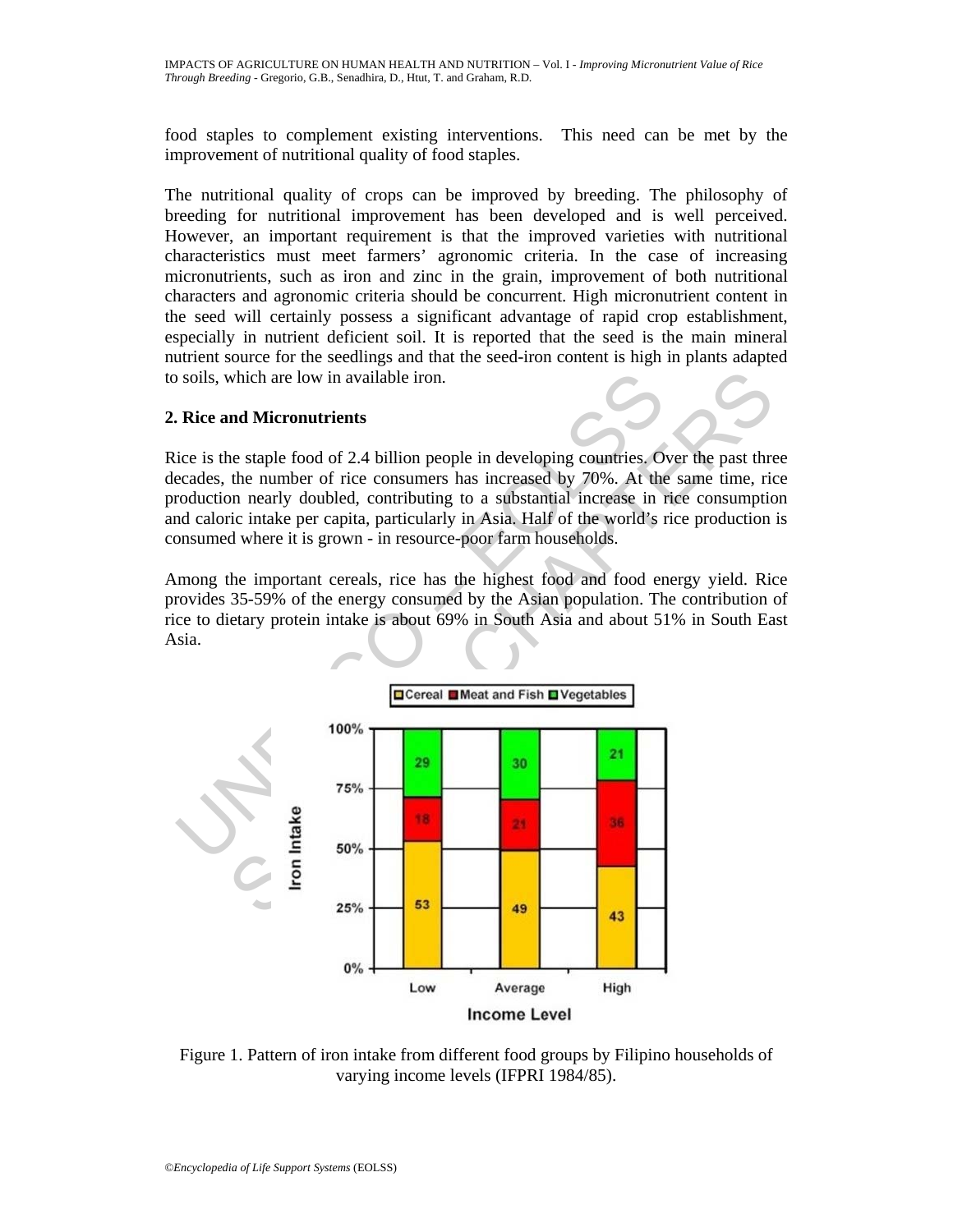The rice grain has no pro-vitamin A carotenoids, but has small amounts of iron and zinc that are substantial when consumed in large amounts. A nutritional survey conducted in the Philippines suggested that about 50% of the iron intake, even among high-income households, come from the cereals, rice and corn (Figure 1). The problem of iron deficiency was also revealed in this survey (Figure 2).



Figure 2. Ratio of Filipino households iron consumed to recommended daily allowance at varying income levels (100 as the adequacy level) (IFPRI 1984/85).

In countries where the staple food is rice, per capita consumption is as high as 87 to 214  $kg$  year<sup>-1</sup>. A slight increase in nutrients in rice could result in healthier people amongst those who depend on rice. However, rice is considered a starchy staple without much attention being paid to its nutritional aspects. There had been little or no work on improving its nutritive value, other than the efforts of IRRI in the 1960s and 1970s to improve the protein content in rice. Research priorities for improving grain quality that were discussed and recommended at international rice research conferences held in 1985 and 1990 did not focus on nutritive values. Instead, milling, cooking, and eating qualities were considered high priority research items. This was possibly because IRRIs experience with breeding for protein content was not successful. Among the popular cereals, rice, as normally consumed, is lowest in iron, with an average of only 5 to 6 mg  $kg<sup>-1</sup>$  after milling. However, other studies have proven the potential to exploit the genetic variation in seed content of iron and other minerals without the general negative impact on yield commonly observed with increasing protein in many crops. The relationship between yield and mineral content may be positive, particularly in mineral deficient soil. Although rice is not considered a major mineral supplier, any increase in mineral concentration could significantly help reduce the iron and zinc deficiency problem among target populations.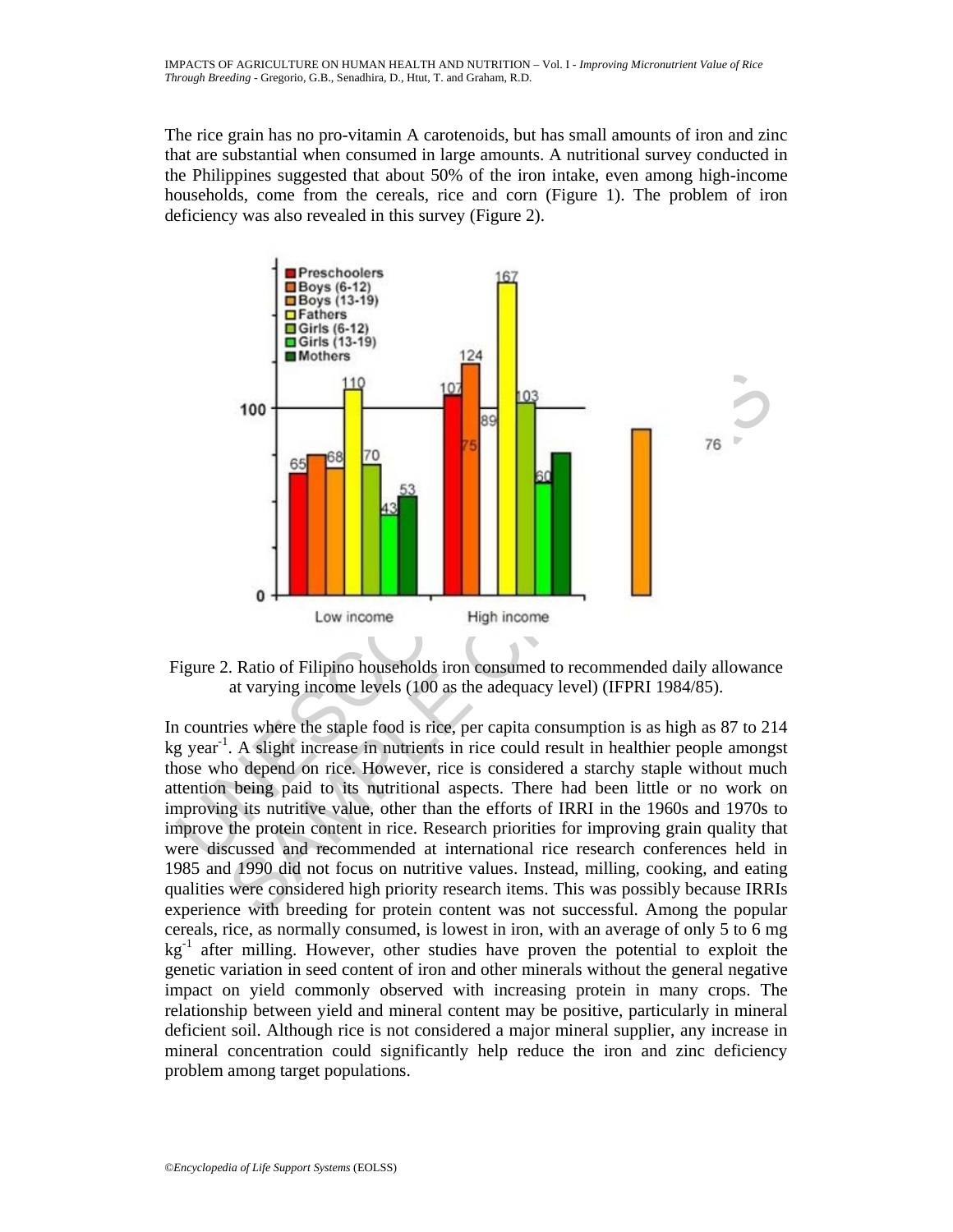- - -

# TO ACCESS ALL THE **17 PAGES** OF THIS CHAPTER, Visit[: http://www.eolss.net/Eolss-sampleAllChapter.aspx](https://www.eolss.net/ebooklib/sc_cart.aspx?File=E5-21-02-02)

#### **Bibliography**

Graham RD, Senadhira, D, Ortiz-Monasterio I. (1997). A strategy for breeding staple-food crops with high micronutrient density. *Soil Sci. Plant Nutr.* **43**, 1153-1157. [This article showed the genetic variability and strategies to improve the micronutrient density of different staple crops].

Gregorio GB, Senadhira D, Htut T, Graham RD. (2000). Breeding for trace mineral density in rice. Food Nutr. Bull., 21: 382-386. [This study dealt with genetic variability; effects of soil, climate, and milling on grain mineral concentration; and genetic analysis of the high-iron trait].

Huang N, Parco A, Mew TW, Magpantay G, McCouch SR, Guiderdoni E, Xu J, Subudhi P, Angeles, ER Khush GS. (1997). RFLP mapping of isozymes, RAPD and QTLs for grain shape, brown planthopper resistance in a double haploid rice population. *Mol. Breed*. **3**, 1-8. [This work provides the molecular marker mapping information to tag the QTL responsible for high iron and aroma in rice grain].

Welch R, House WA, Steven B, Senadhira D, Gregorio GB, Cheng Z (2000). Testing iron and zinc bioavailability in genetically enriched beans (*Phaseolus vulgaris L*.) and rice (*Oryza sativa L*.) in a rat model. *Food and Nutrition Bulletin* **21 (4)**, 428-433. [An *in vitro* study on the bioavailability of Fe and Zn in beans and rice in rats using the Caco-2 cells ].

WHO (1999), http://www.who.int/nut/malnutition/worldwide.htm [This website provides the updated prevalence of nutritional deficiency anemia in the world].

International Food Policy Research Institute and the Research Institute for Mindanao culture surveys. (1984/85). [The table is a compilation of data on household activities done by different household members at a specified period].

#### **Biographical Sketches**

gh micronutrient density. Soil Sci. Plant Nutr. 43, 1153-1157. [This article<br>gh micronutrient density. Soil Sci. Plant Nutr. 43, 1153-1157. [This article<br>triability and strategies to improve the micronutrient density of di 27. Containing 21. Oraz *Homatakura L. (1971)*. This antically reduction the entropy state of the speeches and strategies to improve the micronutrient density of different staple errops]. BB, Senadhira D, Hott T, Graham R **Dr. Glenn B. Gregorio** is an affiliate scientist (Plant Breeder) at the Plant Breeding, Genetics, and Biochemistry Division in the International Rice Research Institute (IRRI). Dr. Gregorio leads several projects of IRRI which includes varietal improvement for tolerance to salinity and other soil related abiotic stresses, breeding for micronutrient-dense rice for human nutrition, and development of molecular marker assisted selection technology for abiotic stress tolerance and micronutreint dense traits.

**Dr. Dharmawansa Senadhira** (deceased) was one of the most successful international rice breeders. He bred several high yielding in Sri Lanka and other rice growing countries. While at IRRI, he spearheaded rice breeding flood prone environments, and micronutrient dense rice.

**Dr. Tin Htut** is working at the Central Agricultural Research Institute, Yezin, Pyinmana, Myanma Agriculture Service, at the Ministry of Agriculture of Myanmar. Dr. Htut is a horticulutrist, agronomist, and a food legume breeder. He earned his Masters degree in Plant Breeding from North Carolina State University, Raleigh, North Carolina, USA and his Ph.D. in plant breeding as an IRRI scholar at the University of the Philippines at Los Baños where he studied the inheritance of grain iron density in rice.

**Dr. Robin D.Graham** is a Professor at the University of Adelaide, and Head of the Crop Nutrition Group at the Waite Agricultural Research Institute in Australia. His involvement in research s includes: micronutrients in the food chain; cultivar differences among staple-food crops in ability to extract